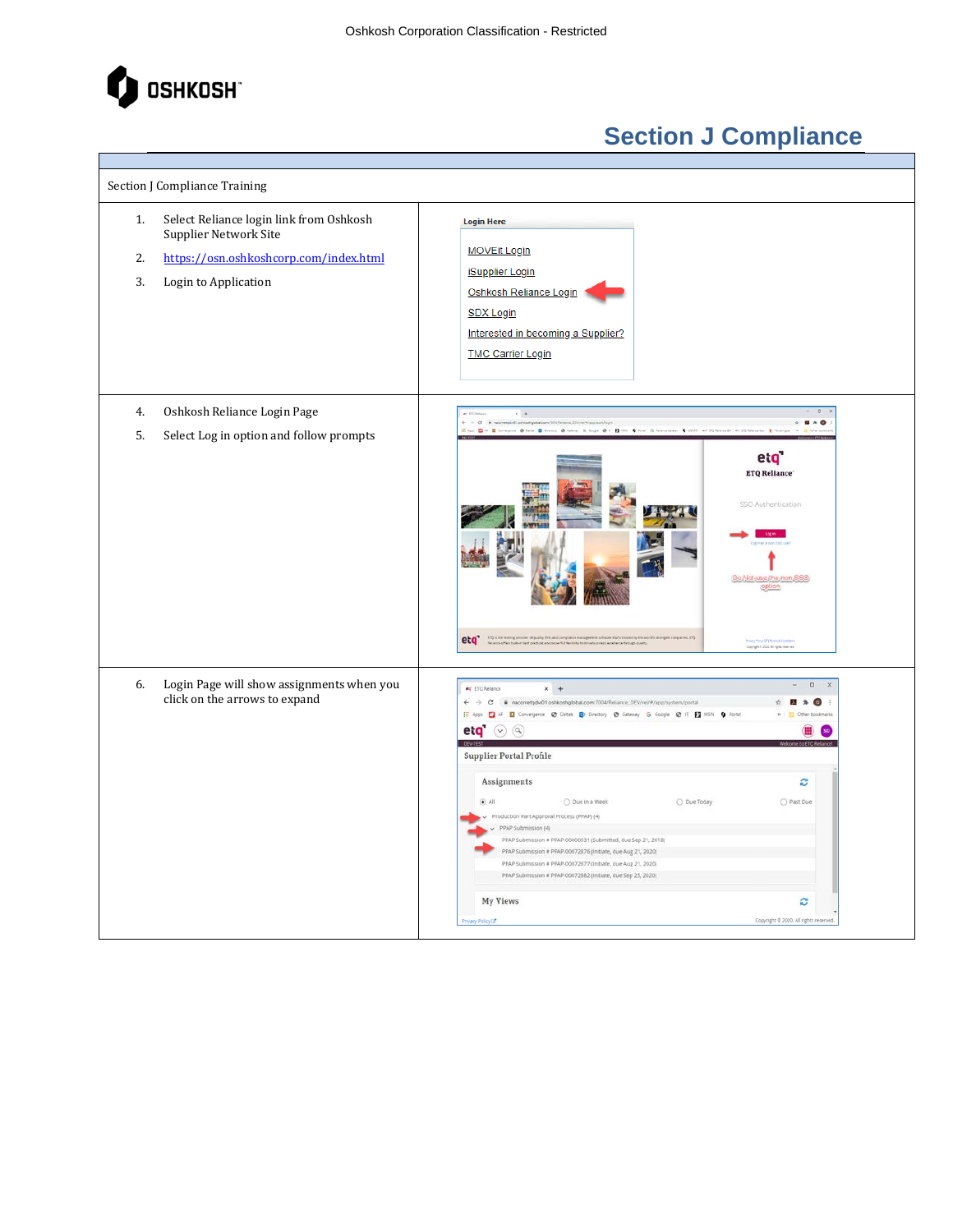

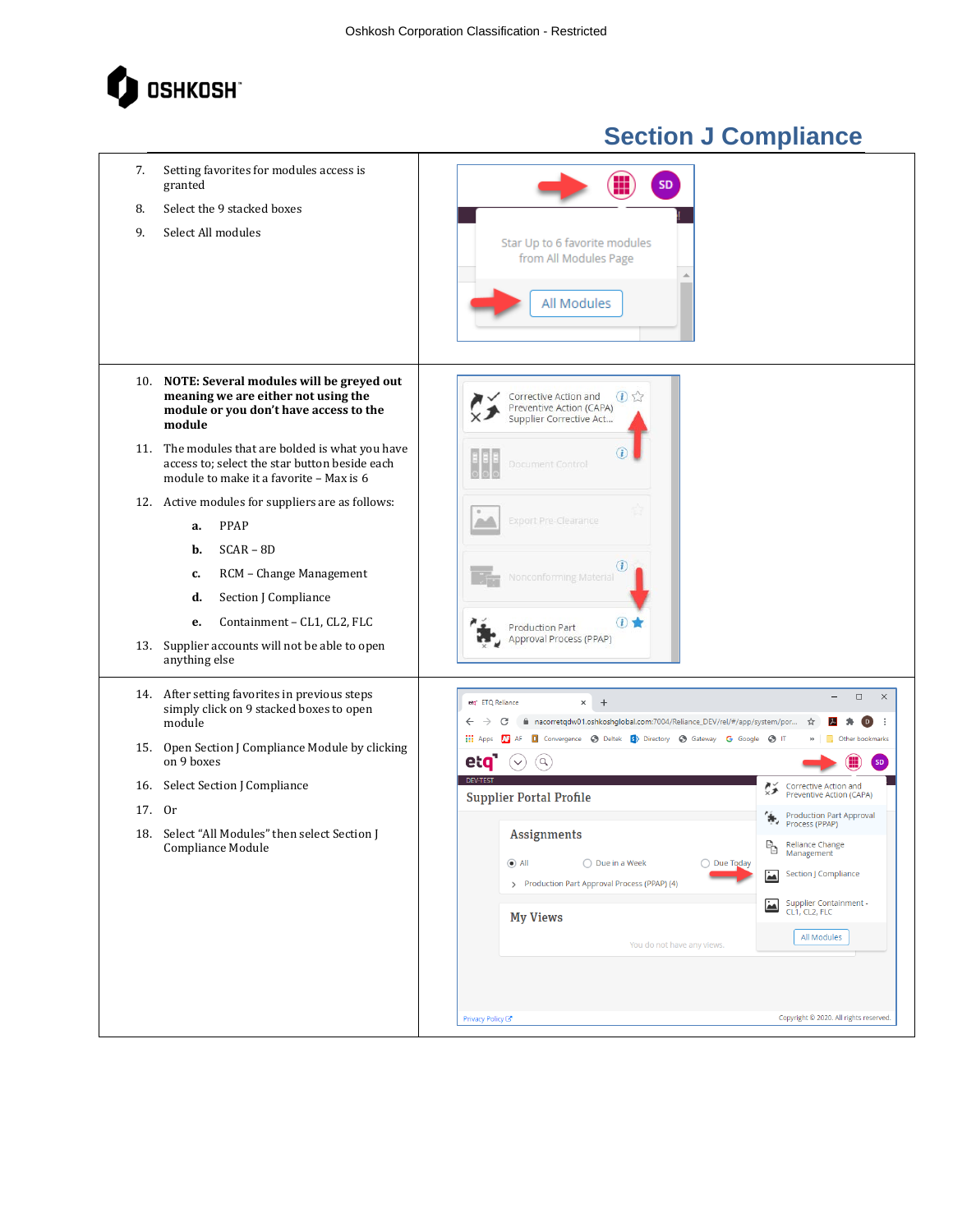

| 19. Multiple navigation options available<br>Reload<br>a.<br>b.<br>Reset<br><b>Expand Rows</b><br>c.<br>Export to PDF or Excel<br>d.<br>Ability to sort on any column<br>e.<br>f.<br>All Views                                          | et q'<br>$\odot$ $\odot$<br>Section J Compliance<br>ш<br>Section J Compliance<br>Close Module<br>AND RELATED DOCUMENT<br>New Documen<br>The food<br>$\sim$<br>All Views\1. Open<br>MY VIBRS<br>Ill Advanced Filter   C Reset   III Expand Rows<br><b>Export view to</b><br>VIDE FILTERS<br>0<br>$\rm ID$<br><b>Current Phase</b><br>Segment<br><b>Created Date</b><br>Excel<br>to saved filters<br>ALL VIIWS<br>PDF<br>$\boldsymbol{\nabla}$<br>$\sqrt{2}$<br>www.mail.<br>v<br>& All Views<br>$\Box$<br>00067<br>Final Review<br>Defense Production<br>Jun 1.2020 1:53<br>Jun 3, 2020<br>$\Box$<br>00069<br>Aug 26, 2020<br>t. Open<br>Assigned to Supplier<br>Defense Production<br>Aug 24, 2020<br>0<br>00071<br>Corrective Action Review<br>Aug 24, 2020<br>Aug 26, 2020<br>Defense Production<br>2. Cosed<br>3. Voided<br>$4,$ All<br>3. My<br>Assignments<br>5. Assigned to<br>Inactive User: |
|-----------------------------------------------------------------------------------------------------------------------------------------------------------------------------------------------------------------------------------------|-----------------------------------------------------------------------------------------------------------------------------------------------------------------------------------------------------------------------------------------------------------------------------------------------------------------------------------------------------------------------------------------------------------------------------------------------------------------------------------------------------------------------------------------------------------------------------------------------------------------------------------------------------------------------------------------------------------------------------------------------------------------------------------------------------------------------------------------------------------------------------------------------------|
| 20.<br>Oshkosh<br>Initiate Section J Compliance<br>a.<br>21. Select "New Document"                                                                                                                                                      | etq'<br>$\alpha$<br>$\checkmark$<br>OA<br><b>Section J Compliance</b><br>$\mathbf{L}$<br>New Document<br>C Reload<br>All Views\1. Open<br>MY VIEWS<br>C Reset<br><b>រុះ Advanced Filter</b><br><b>III</b> Expand Rows<br><b>VIEW FILTERS</b>                                                                                                                                                                                                                                                                                                                                                                                                                                                                                                                                                                                                                                                        |
| 22. Oshkosh<br>Complete all field<br>a.<br>Red * are required fields<br>b.<br>Segment<br>c.<br>Location<br>d.<br>Originator<br>e.<br>f.<br>Owner<br><b>Commodity Manager for awareness</b><br>g.<br>h.<br>Strategic Buyer for awareness | Issue Identification<br>Number<br>+ Location<br>· Segment<br>Please Save<br>o<br>Defense - Appleton, USA<br>$\times$<br>Defense Production<br>Commodity Manager for Awaren<br>Strategic Buyer<br>+ Originator<br>+ Owner [Tactical Buyer]<br>Williams, Darrell (DWilliam X 8)<br>Williams, Darrell (DWilliam × 8.<br>Williams, Darrell (DWilliam<br>Williams, Darrell (DWilliam × 8)<br>$X = E$                                                                                                                                                                                                                                                                                                                                                                                                                                                                                                     |
| 23.<br>Oshkosh<br>Complete all field<br>a.<br>Supplier Information<br>b.<br>Single part number entry<br>c.<br>i. Auto part look up<br>Multiple part number entry<br>d.<br>i. Manually enter part<br>numbers                             | <b>Supplier Information</b><br>$-$ * Single or Multiple Parts Effected? $-$<br><b>●</b> Single<br>$\bigcirc$ Multiple<br>* Oshkosh Part Number Lookup<br>Part Description<br>HARDENER,LV<br>$\times$<br>004108<br>Standard Pack Quantity(if assigned)<br>Container(if assigned)<br>If applicable<br>If applicable                                                                                                                                                                                                                                                                                                                                                                                                                                                                                                                                                                                   |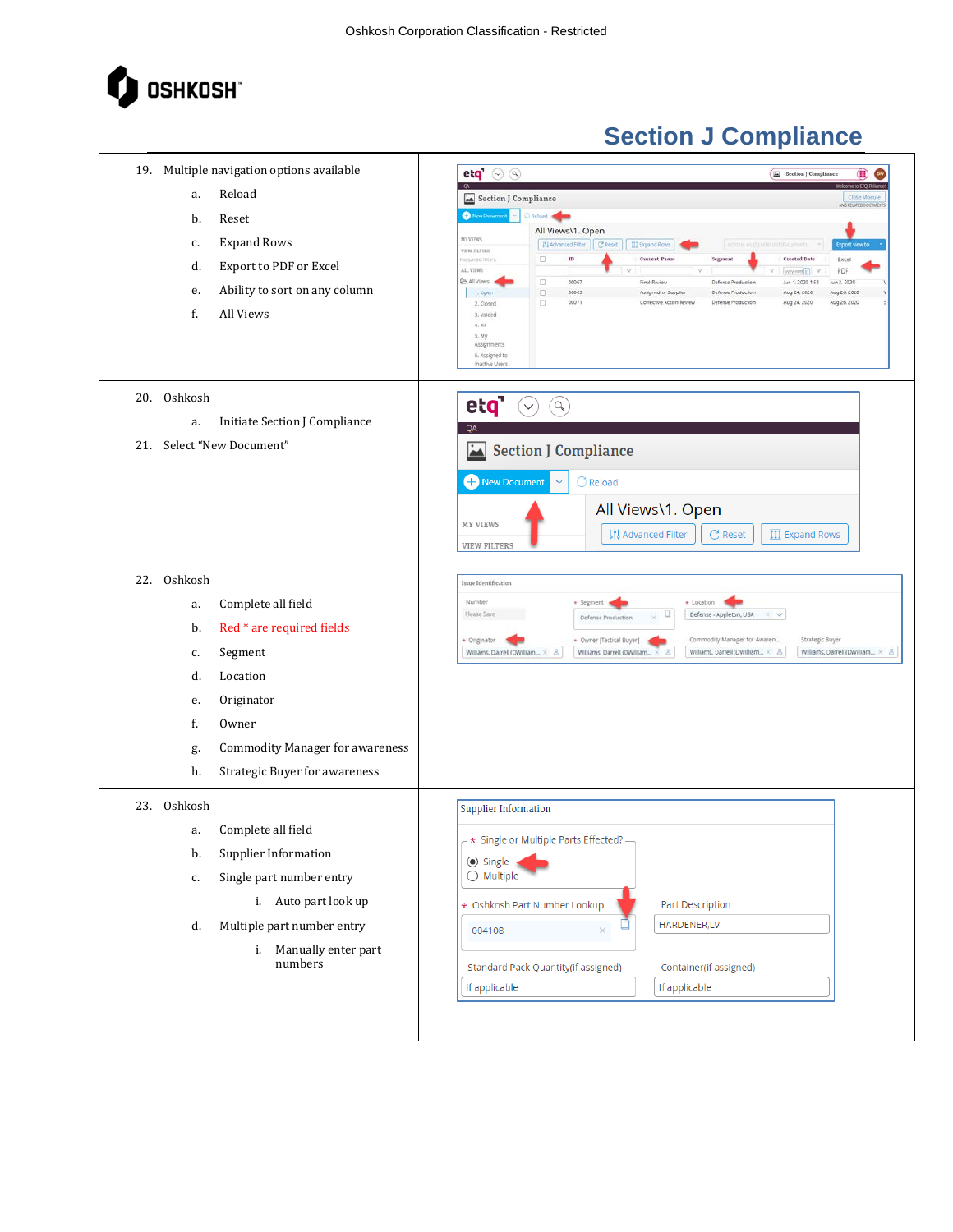

|                                                            | <b>Supplier Information</b>                                                              |
|------------------------------------------------------------|------------------------------------------------------------------------------------------|
|                                                            | $\rightarrow$ Single or Multiple Parts Effected? -<br>$\bigcirc$ Single<br>◉ Multiple    |
|                                                            | <b>Part Descriptions</b><br>Part Number                                                  |
|                                                            | Enter Part Description(s)<br>Enter Part Number(s) Manually                               |
|                                                            | Standard Pack Quantity(if assigned)<br>Container(if assigned)                            |
|                                                            | If applicable<br>If applicable                                                           |
|                                                            |                                                                                          |
| 24. Oshkosh                                                | * Supplier Lookup                                                                        |
| Complete all fields<br>a.                                  | $\Box$<br>9999<br>$\times$                                                               |
| Supplier Lookup<br>b.                                      | Supplier Name<br>OSN Supplier Number<br>* ERP Supplier Number                            |
| ERP Supplier Number<br>c.                                  | 12121212121212<br><b>Supplier Company</b><br>9999<br>$\times$<br>$\sim$                  |
| Supplier Contact<br>d.                                     | * Supplier Contact<br>о<br>Supplier, User<br>$\times$<br>(dwilliams@oshkoshcorp.co<br>m) |
| 25. Oshkosh                                                | Shipment PO Number<br>* Issue Category                                                   |
| Complete all fields<br>a.                                  | Enter Shipment PO<br>Bar Code<br>$\times$ $\times$                                       |
| Shipment PO Number, if applicable<br>b.                    | <b>Bsue Details</b><br>Enter details of Section J Issue                                  |
| <b>Issue Category</b><br>c.                                | Status Comments                                                                          |
| <b>Enter Issue Details</b><br>d.                           | If applicable                                                                            |
| Add File(s)<br>е.                                          | Attachments<br>1 File(s)                                                                 |
|                                                            | $1 \pm 188$<br>QC-0825 Defense.docx<br>E Download All Add File(s)                        |
| 26. Oshkosh                                                | Send                                                                                     |
| Select "Send"<br>a.                                        |                                                                                          |
| Phase, Due Date, and Assign To will<br>b.<br>auto populate | Select Phase<br>• Assigned to Supplier                                                   |
| Select "Send"<br>c.                                        | Due Date                                                                                 |
|                                                            | Sep 29, 2020                                                                             |
|                                                            | Assign To                                                                                |
|                                                            | Supplier, User (dwilliams@oshkoshcorp.com)                                               |
|                                                            | Notify                                                                                   |
|                                                            | 88<br>Williams, Darrell<br>$\times$<br>(DWilliams@oshkoshcorp.com)                       |
|                                                            | Comment                                                                                  |
|                                                            | Send                                                                                     |
|                                                            |                                                                                          |
|                                                            |                                                                                          |
|                                                            | Send<br>Cancel                                                                           |
|                                                            |                                                                                          |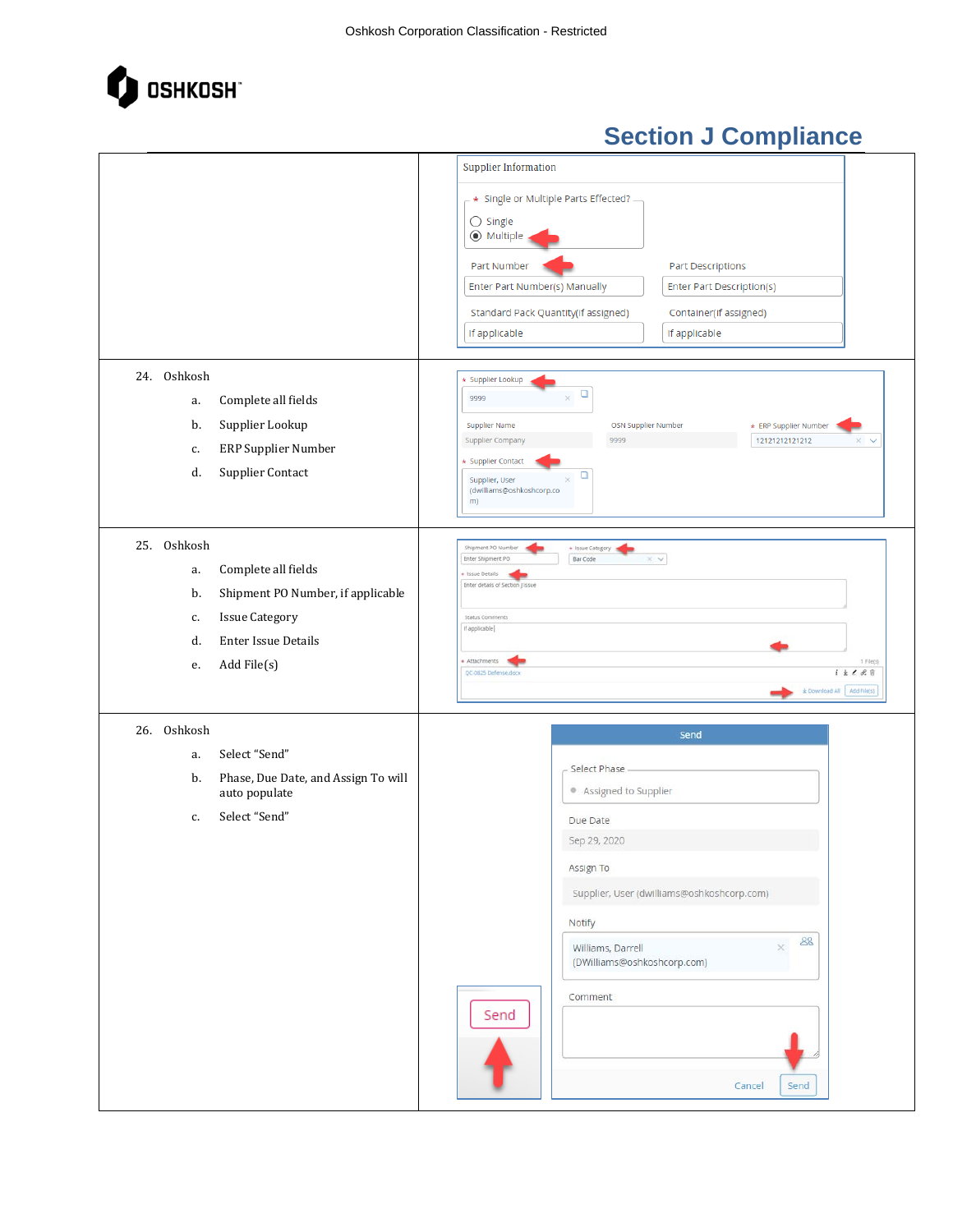

| 27. Supplier<br>a. | Notification email will send<br>automatically to supplier    | One or more of your parts and/or shipments have been found to be in violation of Section J of Oshkosh Corporation's Suppliers Standards Guide. Please<br>review the issue details at the link below. The link will take you to the Reliance site where you should submit the corrective action. It is expected you fill<br>out the Corrective Action Form in Reliance within 48 hours.<br>Section J Requirements Document Link: https://osn.oshkoshcorp.com/docs/ssg/Section%20J.pdf<br>Status: Assigned to Supplier<br>Segment: Defense Production<br>Supplier Name: Supplier Company<br>Supplier Number: 12121212121212<br>Part Number: Enter Part Number(s) Manually<br>Part Description: Enter Part Description(s)<br>Issue Category: Bar Code<br><b>Issue Detail:</b> Enter details of Section J Issue<br><b>Most Recent Comment</b><br>No Comments<br>Please click link to open the document:<br>Section J Non-Compliance # 00074 |
|--------------------|--------------------------------------------------------------|-----------------------------------------------------------------------------------------------------------------------------------------------------------------------------------------------------------------------------------------------------------------------------------------------------------------------------------------------------------------------------------------------------------------------------------------------------------------------------------------------------------------------------------------------------------------------------------------------------------------------------------------------------------------------------------------------------------------------------------------------------------------------------------------------------------------------------------------------------------------------------------------------------------------------------------------|
| 28. Supplier       |                                                              | e q<br>$(\vee)$ $(9)$<br>Section J Compliance                                                                                                                                                                                                                                                                                                                                                                                                                                                                                                                                                                                                                                                                                                                                                                                                                                                                                           |
| a.                 | Reload                                                       | Close Module<br>Section J Compliance<br>AND RELATED DOCUMENT                                                                                                                                                                                                                                                                                                                                                                                                                                                                                                                                                                                                                                                                                                                                                                                                                                                                            |
| b.                 | Reset                                                        | C Reload <b>Company</b><br><b>O</b> New Discurrie                                                                                                                                                                                                                                                                                                                                                                                                                                                                                                                                                                                                                                                                                                                                                                                                                                                                                       |
| c.                 | <b>Expand Rows</b>                                           | All Views\1. Open<br><b>MY VIEWS</b><br><b>It Advanced Filter</b><br>C Reset<br><b>III</b> Expand Rows<br><b>Export view to</b>                                                                                                                                                                                                                                                                                                                                                                                                                                                                                                                                                                                                                                                                                                                                                                                                         |
| d.                 | Export to PDF or Excel                                       | VIEW FILTERS<br>$\Box$<br>$\rm ID$<br><b>Current Phase</b><br>Segment<br><b>Created Date</b><br>Excel<br>No saved filters<br>ALL VIEWS<br>v<br>PDF<br>$\overline{v}$<br>$1000 - 1001$                                                                                                                                                                                                                                                                                                                                                                                                                                                                                                                                                                                                                                                                                                                                                   |
| e.                 | Ability to sort on any column                                | & All Views<br>$\Box$<br>00067<br>Final Review<br>Defense Production<br>Jun 1: 2020 1:53<br>Jun 3, 2020<br>$\Box$<br>00069<br>Aug 24, 2020<br>Aug 26, 2020<br>1. Open<br>Assigned to Supplier<br>Defense Production                                                                                                                                                                                                                                                                                                                                                                                                                                                                                                                                                                                                                                                                                                                     |
| f.                 | All Views                                                    | $\Box$<br>00071<br>Corrective Action Review<br>Defense Production<br>Aug 24, 2020<br>Aug 26, 2020<br>2. Closed<br>3. Voided<br>4, A8<br>5.14y<br>Assignments<br>6. Assigned to<br>Inactive Users                                                                                                                                                                                                                                                                                                                                                                                                                                                                                                                                                                                                                                                                                                                                        |
| 29. Supplier       |                                                              | <b>Supplier Action</b>                                                                                                                                                                                                                                                                                                                                                                                                                                                                                                                                                                                                                                                                                                                                                                                                                                                                                                                  |
| a.                 | Review Section J non-compliance                              | * Root Cause                                                                                                                                                                                                                                                                                                                                                                                                                                                                                                                                                                                                                                                                                                                                                                                                                                                                                                                            |
| b.                 | <b>Enter Root Cause</b>                                      | Enter Root Cause                                                                                                                                                                                                                                                                                                                                                                                                                                                                                                                                                                                                                                                                                                                                                                                                                                                                                                                        |
| c.                 | <b>Enter Corrective Action</b>                               | * Corrective Action Taken                                                                                                                                                                                                                                                                                                                                                                                                                                                                                                                                                                                                                                                                                                                                                                                                                                                                                                               |
| d.                 | <b>Enter Corrective Action</b><br><b>Implementation Date</b> | Enter Corrective Action Taken                                                                                                                                                                                                                                                                                                                                                                                                                                                                                                                                                                                                                                                                                                                                                                                                                                                                                                           |
| e.                 | Supplier Contact Responsible                                 | Supplier Contact Responsible<br>Supplier Contact Email<br>* Corrective Action Implemen.<br>Sep 30, 2020<br>Joe Black<br>JoeBlack@gmail                                                                                                                                                                                                                                                                                                                                                                                                                                                                                                                                                                                                                                                                                                                                                                                                  |
| f.                 | <b>Supplier Contact Name</b>                                 | Supplier Test Pack Document<br>$1$ link(s)<br>https://supplierquality.oshkoshcorp.com/Reliance_PRD/common/SECTJ/SectJAttach1TE & & 1<br>Suppliers Test Pack(optional for trial shipments)                                                                                                                                                                                                                                                                                                                                                                                                                                                                                                                                                                                                                                                                                                                                               |
| g.                 | Review supplier Pack Document                                | Paste Link <b>B</b> Add Link                                                                                                                                                                                                                                                                                                                                                                                                                                                                                                                                                                                                                                                                                                                                                                                                                                                                                                            |
| h.                 | Attach Supplier Corrective Action                            | Supplier Attachment<br>1 File(s)<br>$i \pm \ell$ & B<br>OC-0825 Defense.docx                                                                                                                                                                                                                                                                                                                                                                                                                                                                                                                                                                                                                                                                                                                                                                                                                                                            |
|                    |                                                              | * Download All   Add File(s)                                                                                                                                                                                                                                                                                                                                                                                                                                                                                                                                                                                                                                                                                                                                                                                                                                                                                                            |
|                    |                                                              |                                                                                                                                                                                                                                                                                                                                                                                                                                                                                                                                                                                                                                                                                                                                                                                                                                                                                                                                         |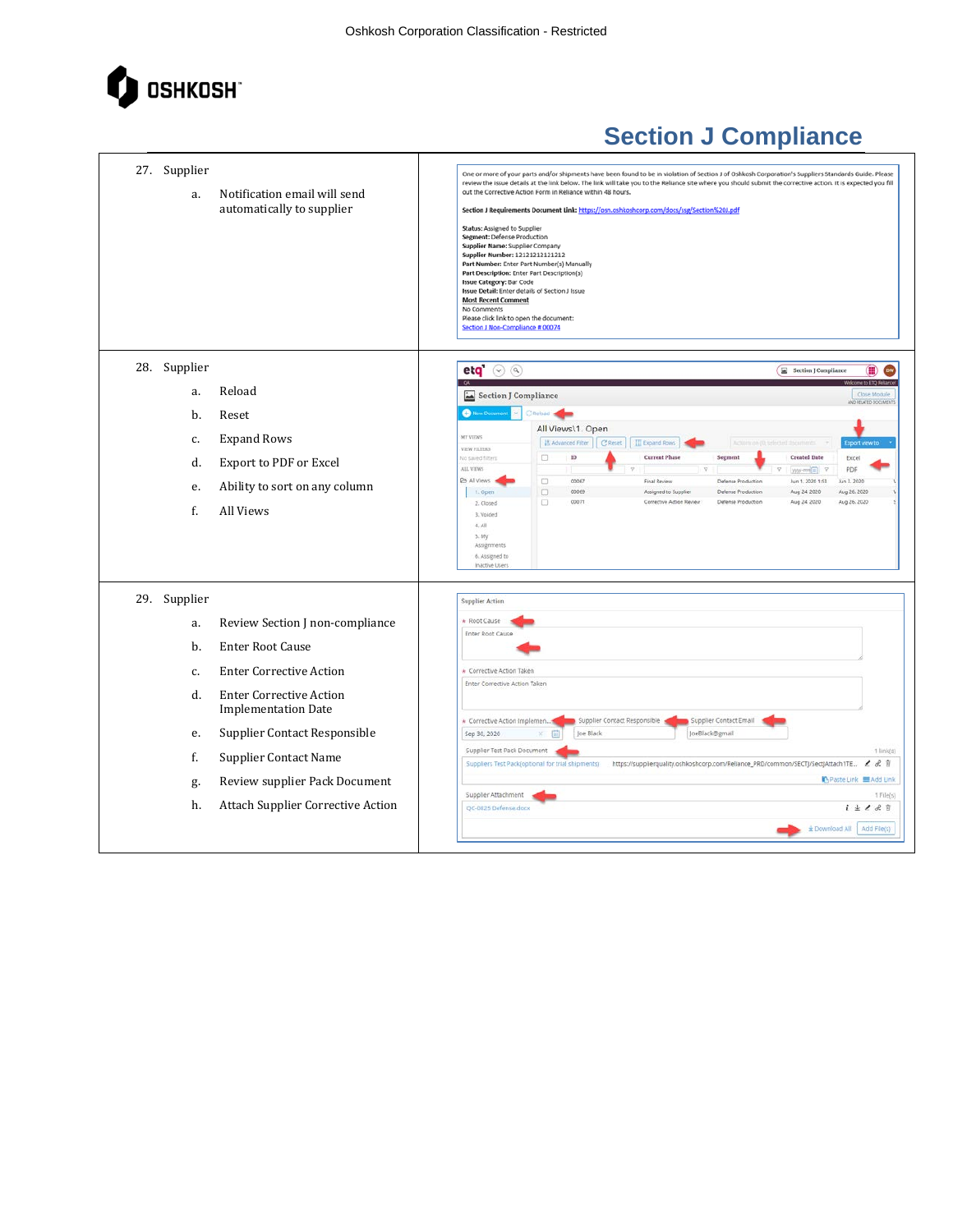

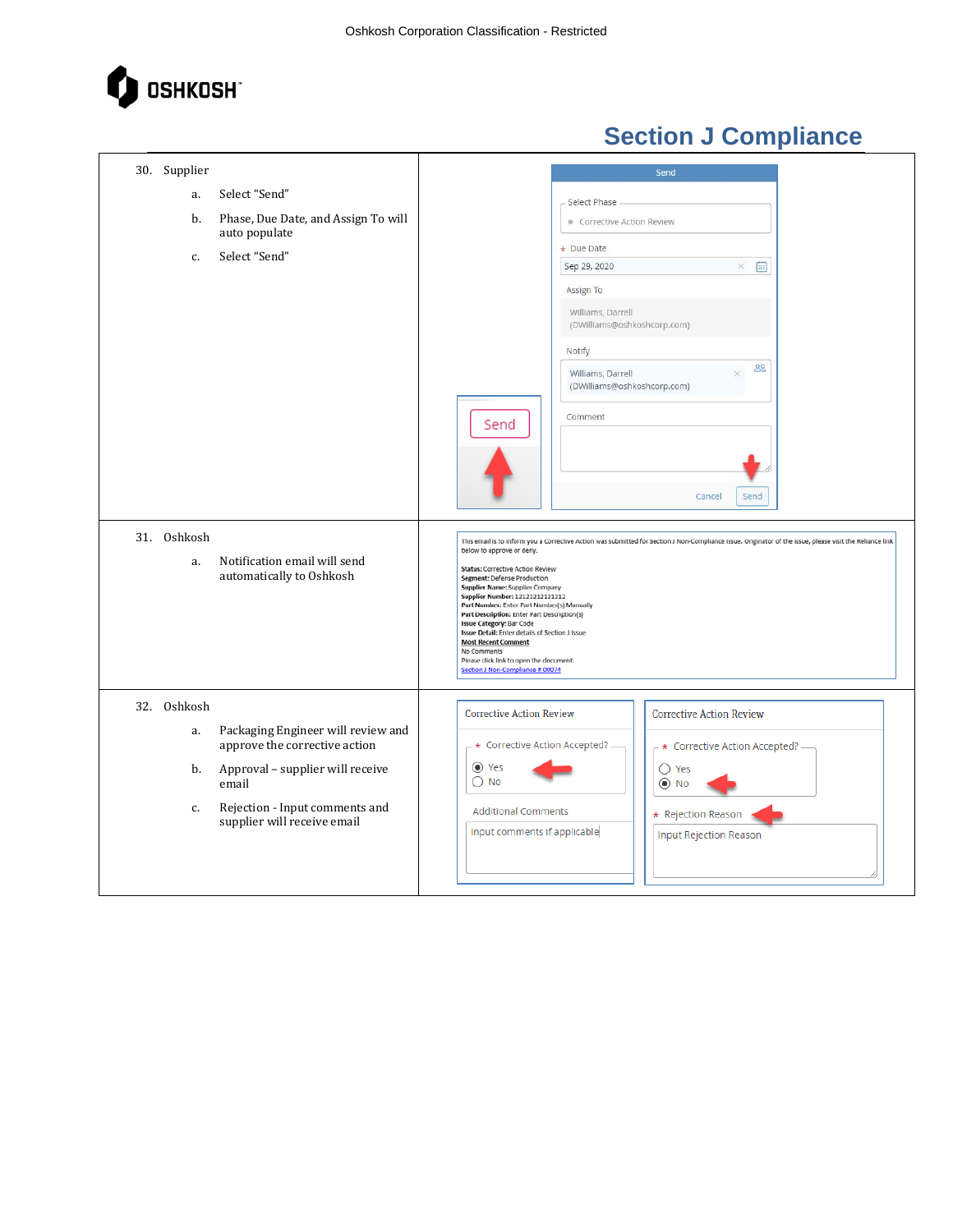

| 33. Oshkosh                                                            | Send                                                                                                                                                                                                                          |
|------------------------------------------------------------------------|-------------------------------------------------------------------------------------------------------------------------------------------------------------------------------------------------------------------------------|
| Rejection of Section J submission<br>a.                                |                                                                                                                                                                                                                               |
| Select "Send"<br>b.                                                    | Select Phase                                                                                                                                                                                                                  |
| Phase, Due Date, and Assign To will<br>c.<br>auto populate             | Assigned to Supplier<br>Due Date                                                                                                                                                                                              |
| Select "Send"<br>d.                                                    | Sep 29, 2020                                                                                                                                                                                                                  |
|                                                                        | Assign To                                                                                                                                                                                                                     |
|                                                                        | Supplier, User<br>(dwilliams@oshkoshcorp.com)                                                                                                                                                                                 |
|                                                                        | Notify                                                                                                                                                                                                                        |
|                                                                        | 88<br>Williams, Darrell<br>(DWilliams@oshkoshcorp.com)                                                                                                                                                                        |
|                                                                        | Comment                                                                                                                                                                                                                       |
|                                                                        | Send                                                                                                                                                                                                                          |
|                                                                        |                                                                                                                                                                                                                               |
|                                                                        | Send<br>Cancel                                                                                                                                                                                                                |
| 34. Supplier                                                           | One or more of your parts and/or shipments have been found to be in violation of Section J of Oshkosh Corporation's Suppliers Standards Guide. Please                                                                         |
| Notification email will send<br>a.                                     | review the issue details at the link below. The link will take you to the Reliance site where you should submit the corrective action. It is expected you fill<br>out the Corrective Action Form in Reliance within 48 hours. |
| automatically to supplier                                              | Section J Requirements Document Link: https://osn.oshkoshcorp.com/docs/ssg/Section%20J.pdf<br>Status: Assigned to Supplier                                                                                                    |
| Open Section J non-compliance<br>b.<br>record and make corrections and | Segment: Defense Production<br>Supplier Name: Supplier Company                                                                                                                                                                |
| resubmit                                                               | Supplier Number: 12121212121212<br>Part Number: Enter Part Number(s) Manually<br>Part Description: Enter Part Description(s)                                                                                                  |
|                                                                        | Issue Category: Bar Code<br>Issue Detail: Enter details of Section J Issue<br><b>Most Recent Comment</b>                                                                                                                      |
|                                                                        | No Comments<br>Please click link to open the document:                                                                                                                                                                        |
|                                                                        | Section J Non-Compliance # 00074                                                                                                                                                                                              |
| 35. Oshkosh                                                            | <b>Corrective Action Review</b>                                                                                                                                                                                               |
| Approval of Section J non-<br>a.<br>compliance                         |                                                                                                                                                                                                                               |
|                                                                        | * Corrective Action Accepted? -                                                                                                                                                                                               |
|                                                                        | ⊙ Yes                                                                                                                                                                                                                         |
|                                                                        | $\bigcirc$ No                                                                                                                                                                                                                 |
|                                                                        | <b>Additional Comments</b>                                                                                                                                                                                                    |
|                                                                        | Input comments if applicable                                                                                                                                                                                                  |
|                                                                        |                                                                                                                                                                                                                               |
|                                                                        |                                                                                                                                                                                                                               |
|                                                                        |                                                                                                                                                                                                                               |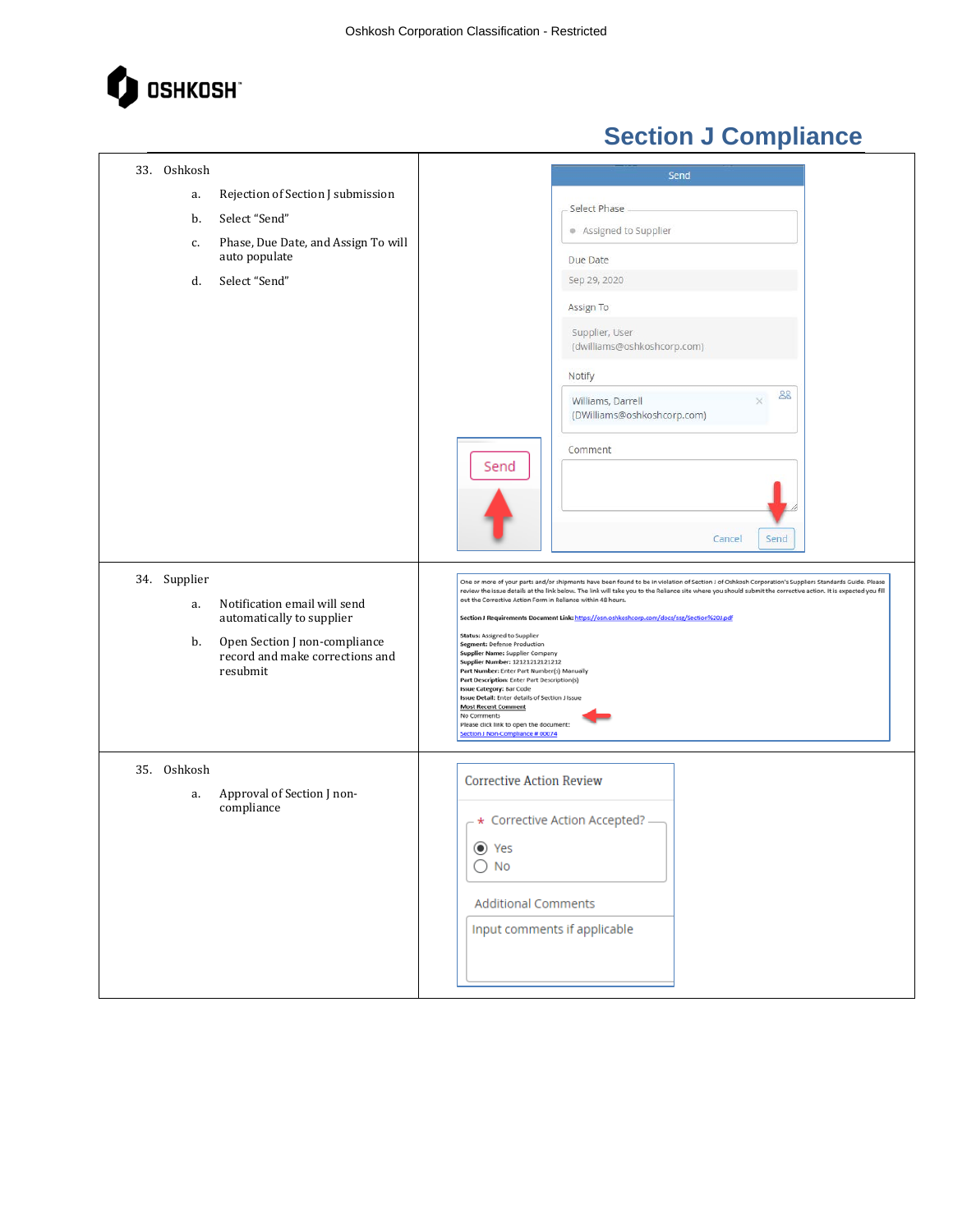